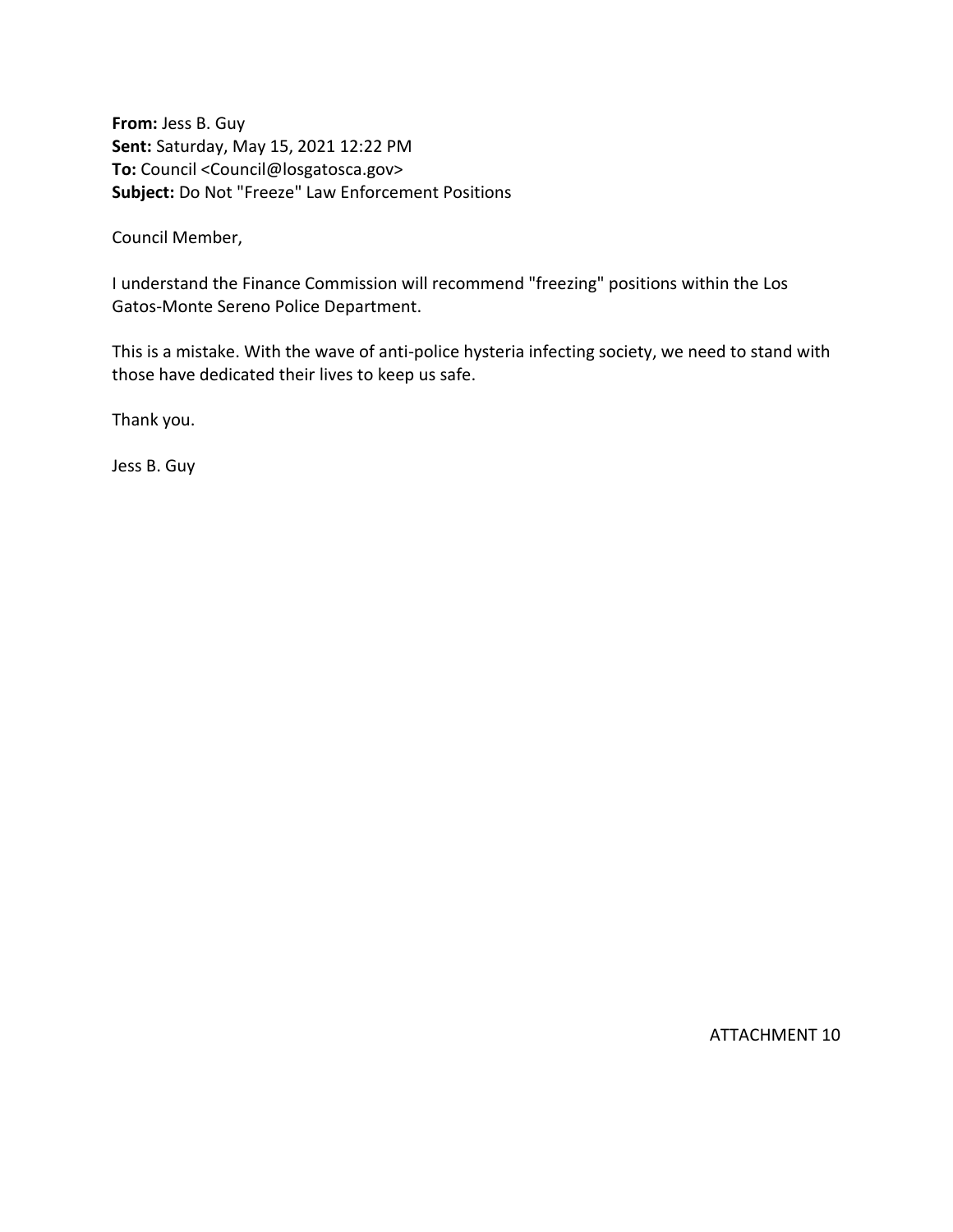## **From:** Amy **Sent:** Sunday, May 16, 2021 10:49 PM **To:** Council <Council@losgatosca.gov>; Laurel Prevetti <LPrevetti@losgatosca.gov> **Subject:** Public Comment Item #7

## Dear Town Council,

I'm a member of the Los Gatos Anti-Racism Coalition. We support the town budget freeze of 6 months recommended by the finance committee given the current financial situation. We advocate **the town council pledges to transition to a broader model of public safety via a resolution.** We request that the police budget remain frozen after the 6 months is up, and the actual sworn officer headcount remain flat as it currently is at 37 when the revenue allows for the operating budget to be unfrozen. At that time, the additional expenditure dollars would not be used to hire sworn officers to the headcount of 39, and instead be used for hiring mental health community service or social workers workers.

This will allow sworn and armed officers, as well as those with data analysis and investigative expertise, to focus on solving crimes such as robberies and burglaries in Los Gatos. The community mental health workers or social workers will focus on calls regarding mental health crises and homeless persons situations that do not involve an armed police response. They will have special skills and training for de-escalation so that no one gets shot or injured unnecessarily. The existing community service officer volunteers can focus on noise and barking dogs complaints, etc. This will free up trained, highly skilled officers, to attend to actual violent crimes and prevent and solve property crimes.

In the words of Chief Decena during LG's community conversation on police (timestamp: [1:17:45](https://gcc02.safelinks.protection.outlook.com/?url=https%3A%2F%2Fwww.youtube.com%2Fwatch%3Fv%3D79K2XgExQzo&data=04%7C01%7Ccouncil%40losgatosca.gov%7Cf2cbc961258c49fd6c9408d918f7c67a%7C6d38cb6747eb4d139e7c523cd7ccecd5%7C1%7C0%7C637568274751764917%7CUnknown%7CTWFpbGZsb3d8eyJWIjoiMC4wLjAwMDAiLCJQIjoiV2luMzIiLCJBTiI6Ik1haWwiLCJXVCI6Mn0%3D%7C1000&sdata=9wjMF9H3h6xIsqbFvza78iP8Anni29L6YnQKYxhioQQ%3D&reserved=0)), "one of the recommendations was to hire a social worker for the town of Los Gatos. I'd be happy to do that.  $[...]$  I think we all want that; and I would be happy for that— if we can find some kind of solution. Honestly, if you can take mental health calls and homeless issues off our plates, defund me in a heartbeat. Defund me. But I don't think we're there yet. We're working on it. I think it's very important. But we're trying to work toward solutions."

In the recent wave of harassment in anti-Asian hate, the police department has claimed that they cannot do anything since the harassment isn't technically criminal. The LGMSPD is proud of its community policing philosophy initiated by Chief Scott Seaman. Part of community policing needs to include responding to harassment calls targeted at citizens for their race, religion, ethnicity, sexual orientation or identity, or political affiliation. In the community forum on hate incidents, DA Jeff Rosen stated that we have to be vigilant to not allow hate incidents to escalate to hate crimes.

Compared to other nearby cities, Los Gatos spends more money per capita on policing and has similar or higher rates of non-violent crime. According to the town's 2015 staff report, we spend more money per capita on police than any of our neighboring towns and cities. There is little evidence that suggests that our town or city is safer because we spend more money. From that same 2015 staff report, our reported crime rates are higher than Cupertino's and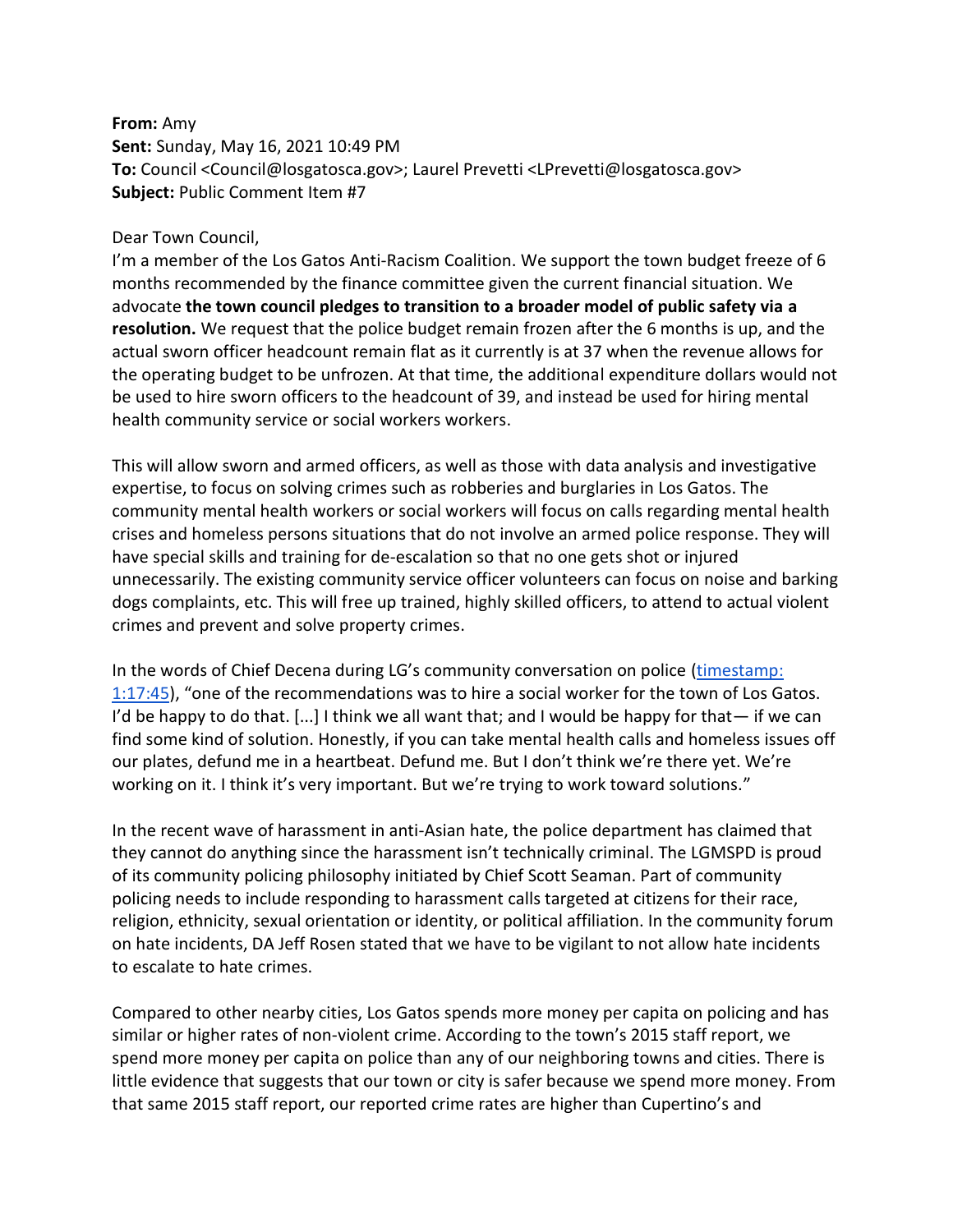Saratoga's. More recent data sourced from 2020 FBI data shows that we have higher crime rates From now on, we need to be more conscientious about how we spend the hard-earned tax dollars of our community. See data below:

|                                                             | Los Gatos- Monte<br>Sereno | Cupertino | Los Altos* | San Jose                                |
|-------------------------------------------------------------|----------------------------|-----------|------------|-----------------------------------------|
| Proposed 21-22 Fiscal Police<br>Expenditures                | \$17,239,482               |           |            | \$15,706,972 \$12,985,378 \$472,844,880 |
| Population served                                           | 34414                      | 60,614    | 30,588     | 1,030,000                               |
| per capita expense                                          | \$500.94                   | \$259.13  | \$424.53   | \$459.07                                |
| Violent Crime rate (per 1000<br>people)                     | 0.53                       | 0.98      | 0.76       | 4.53                                    |
| Property Crime rate (per 1000<br>people)                    | 14                         | 17.33     | 10.44      | 25.05                                   |
| Crime index**                                               | 43                         | 55        | 32         | 15                                      |
| $*$ fiscal 20-21                                            |                            |           |            |                                         |
| <sup>**</sup> safer than % of other cities-100<br>is safest |                            |           |            |                                         |

data sources[: https://datausa.io/profile/geo/san-jose-ca](https://datausa.io/profile/geo/san-jose-ca)

<https://www.neighborhoodscout.com/ca/los-altos/crime>

Thank you,

Amy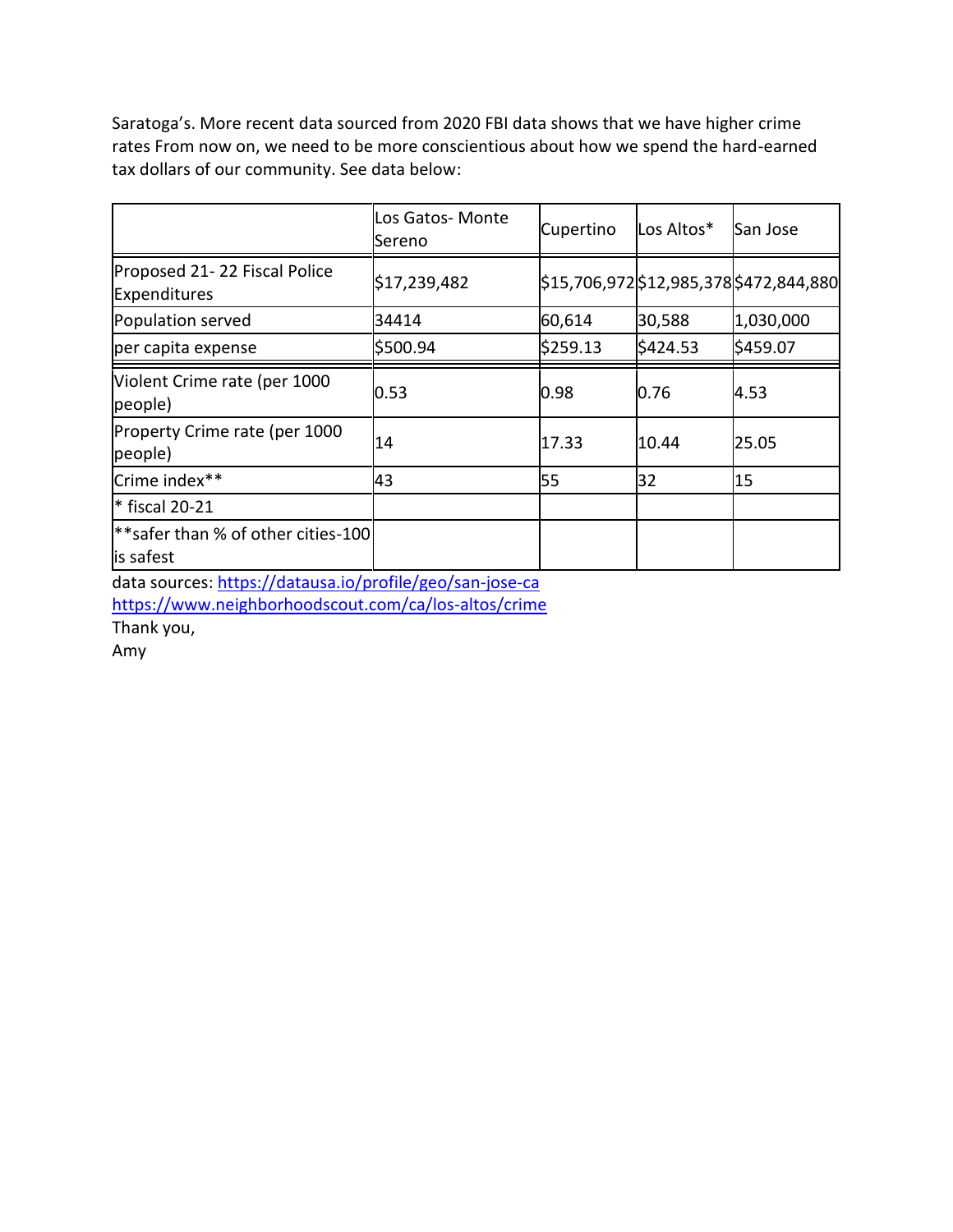**From:** Paul Dorsa **Sent:** Sunday, May 16, 2021 10:58 AM **To:** Council <Council@losgatosca.gov> **Subject:** police officers

Please, put more officers on the street! We need more police not less! Who do you think will protect you from rioters, and criminals. The black lives matter demonstrations have personally cost me over \$9,000 dollars for security for protection for my building (OperaHouse). Thank you, Paul Dorsa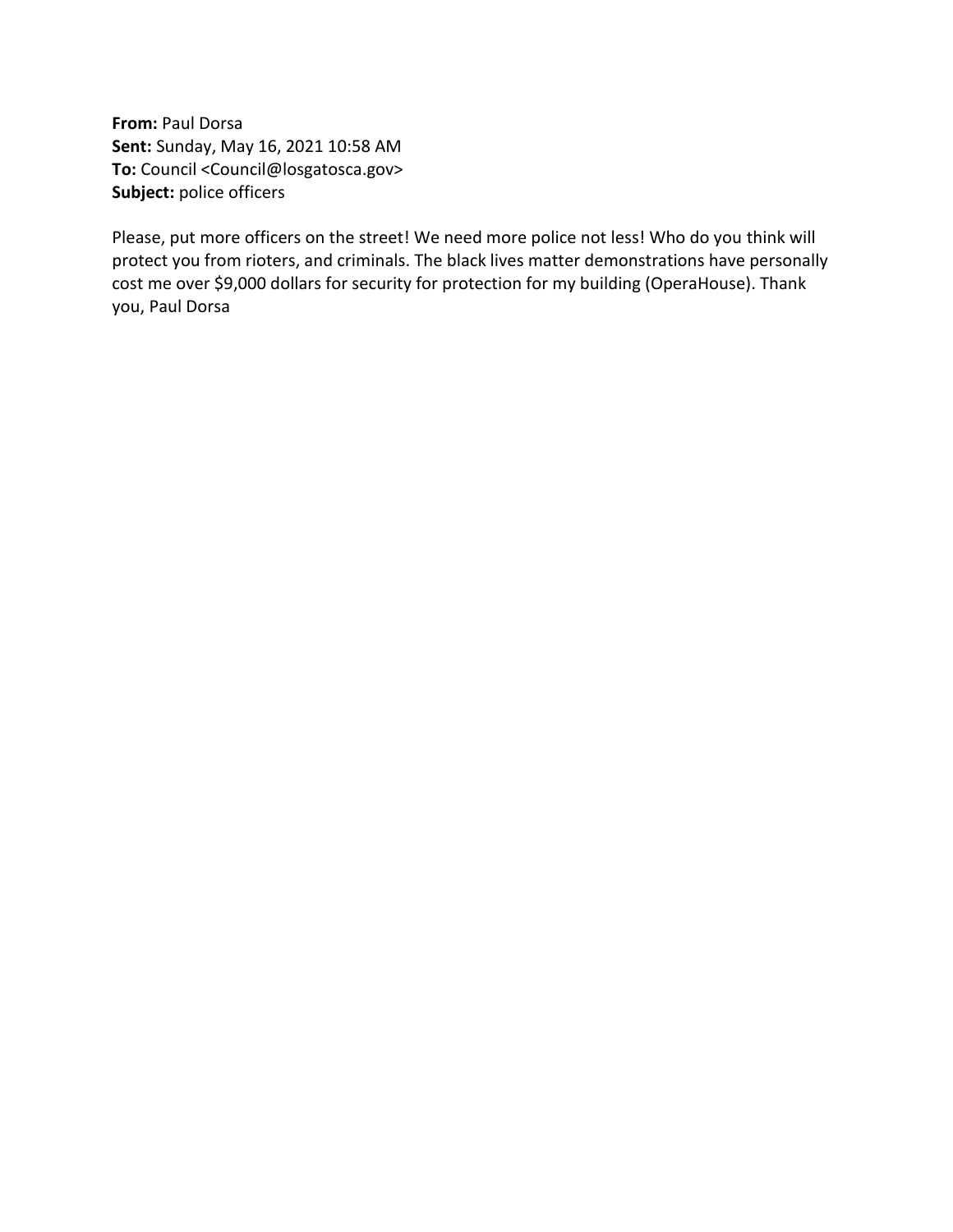**From:** Patti & Tim Perry **Sent:** Sunday, May 16, 2021 11:10 AM **To:** council@losgatos.gov; Council <Council@losgatosca.gov>; Town Manager <Manager@losgatosca.gov> **Cc: Subject:** LG/MS Police Department Funding

## Los Gatos Town Council,

Please ensure adequate funding for the Los Gatos - Monte Sereno Police department! Los Gatos is a clean, safe, and friendly town. Los Gatos and Monte Sereno are both very desirable places to live, raise families, and retire. Residents are able to go about their lives with an underlying sense of security and protection from crimes of violence and property due specifically to the diligent work of the Los Gatos - Monte Sereno Police department. Whenever we see a LG/MS PD patrol unit on our streets we are confident a competent, welltrained police officer is doing their job for our town. We believe that our town is a desirable place to live and work because of all of the employees of all of the town departments who work hard every day to keep it that way. Most, including our elected officials such as yourself, go unseen working in the background, but all are ready and willing to respond at a moment's notice to the needs of any resident when called upon.

You were elected to guide our town on a path that benefits all residents as a whole. Reductions in police funding around our country have inevitably resulted in an increase in crime, lawlessness and civil unrest. Please do not start down the path presented by the current political pressure of a vocal few who wish to demonize or defund our competent and professional police department.

Thank you,

Patricia and Timothy Perry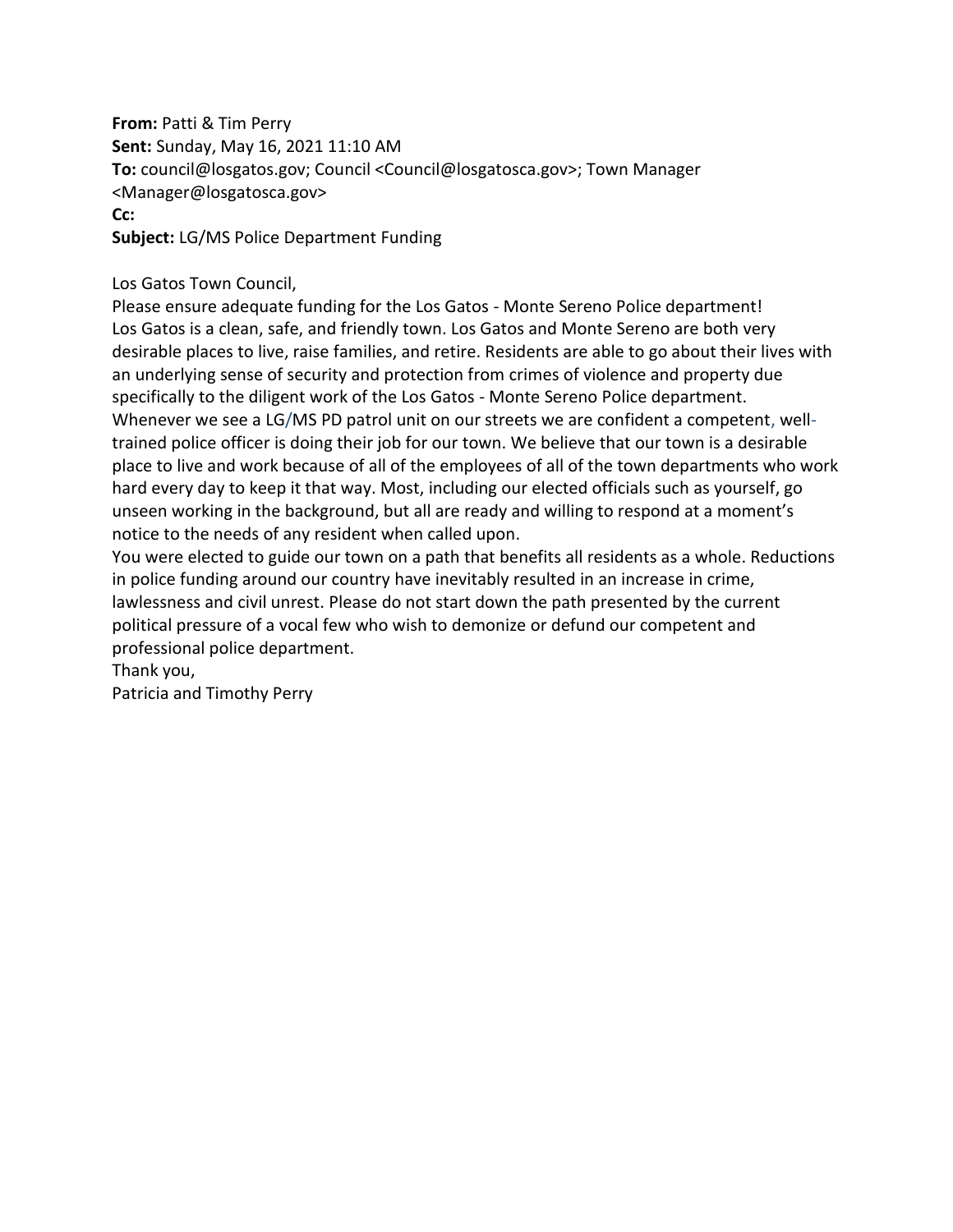**From:** Cathy Smith **Sent:** Sunday, May 16, 2021 11:38 AM **To:** PublicComment <PublicComment@losgatosca.gov> **Subject:** Please

Do not defund or let any of the police or anyone in that dept. go. We need them more than ever.. It is getting less and less safer in our community. We pay a lot of taxes and protection is one of the highest priorities. Every week we see theft in peoples homes and cars.. please do not do this.

Cathy

\*\*\*\*\*\*\*\*\*\*\*\*\*\*\*\*\*

Cathy H. Smith ELREPCO, Inc. President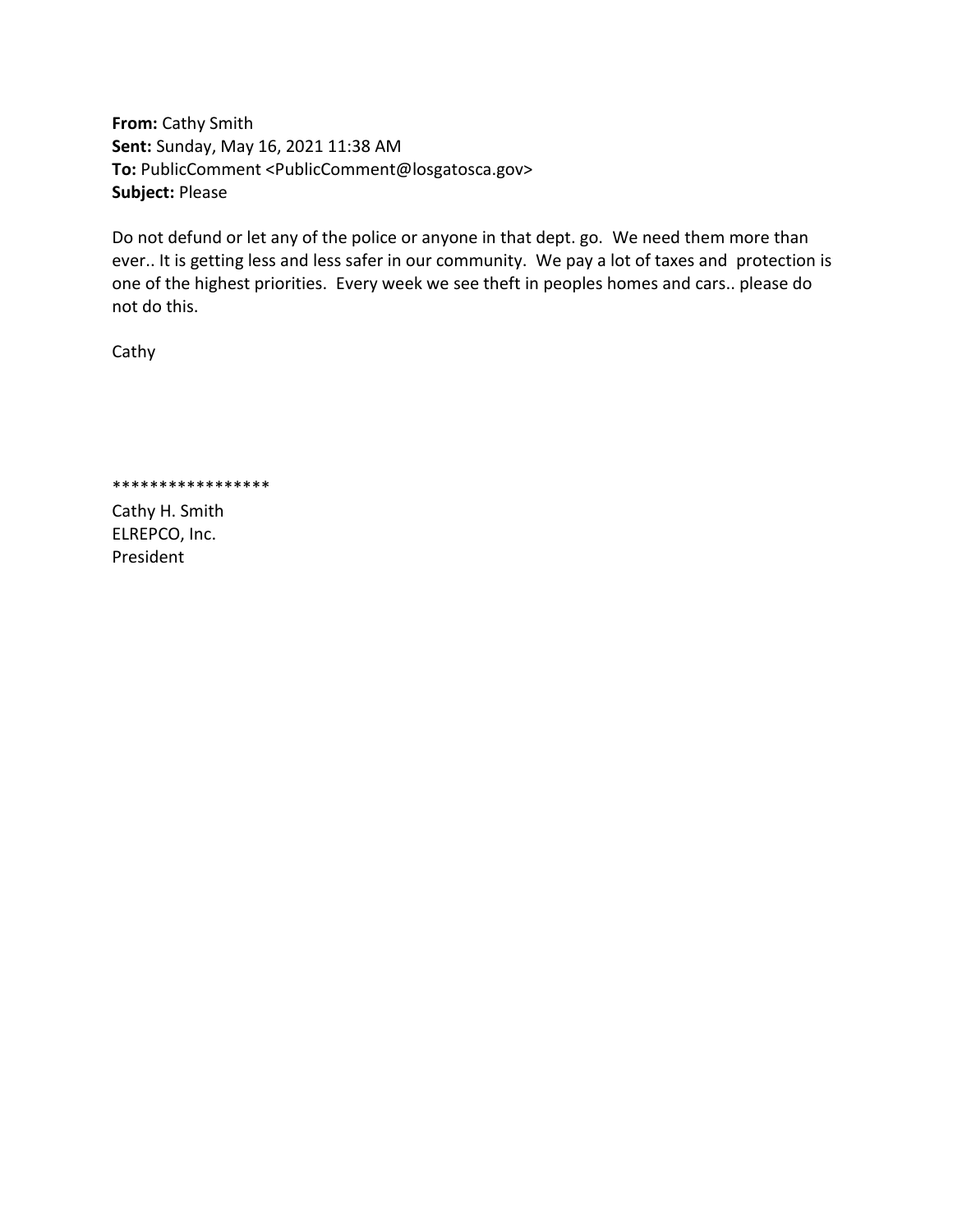**From:** Suzanne Jackson **Sent:** Sunday, May 16, 2021 12:29 PM **To:** PublicComment <PublicComment@losgatosca.gov> **Subject:** Defunding LG/MS police

Los Gatos Town Council. Agenda item #7 Financial Report

The unelected LG financial committee has put forward recommendations to defund the LG/MS police department!!!!! Although MS is not a city embroiled in current anti police strife , we still require and appreciate our police department. We have had increases in residential thefts - car break ins, mail theft, package theft as well as other negative public safety occurrences. Most disturbing is the reduction of call service(911) responses due to decreased personnel. This reduction of staff will contribute to adverse outcomes and possible deaths. Monte Sereno does require an assessment to our property taxes to fund the services of the police department, therefore we have a say as to what services we require and need. We strongly support the LG/MS Police department and strongly recommend the LGTown Council and the City of Monte Sereno vote NO on this current financial report. WE NEED TO SUPPORT OUR POLICE, especially in these turbulent times!

Suzanne Jackson, former Mayor, City of Monte Sereno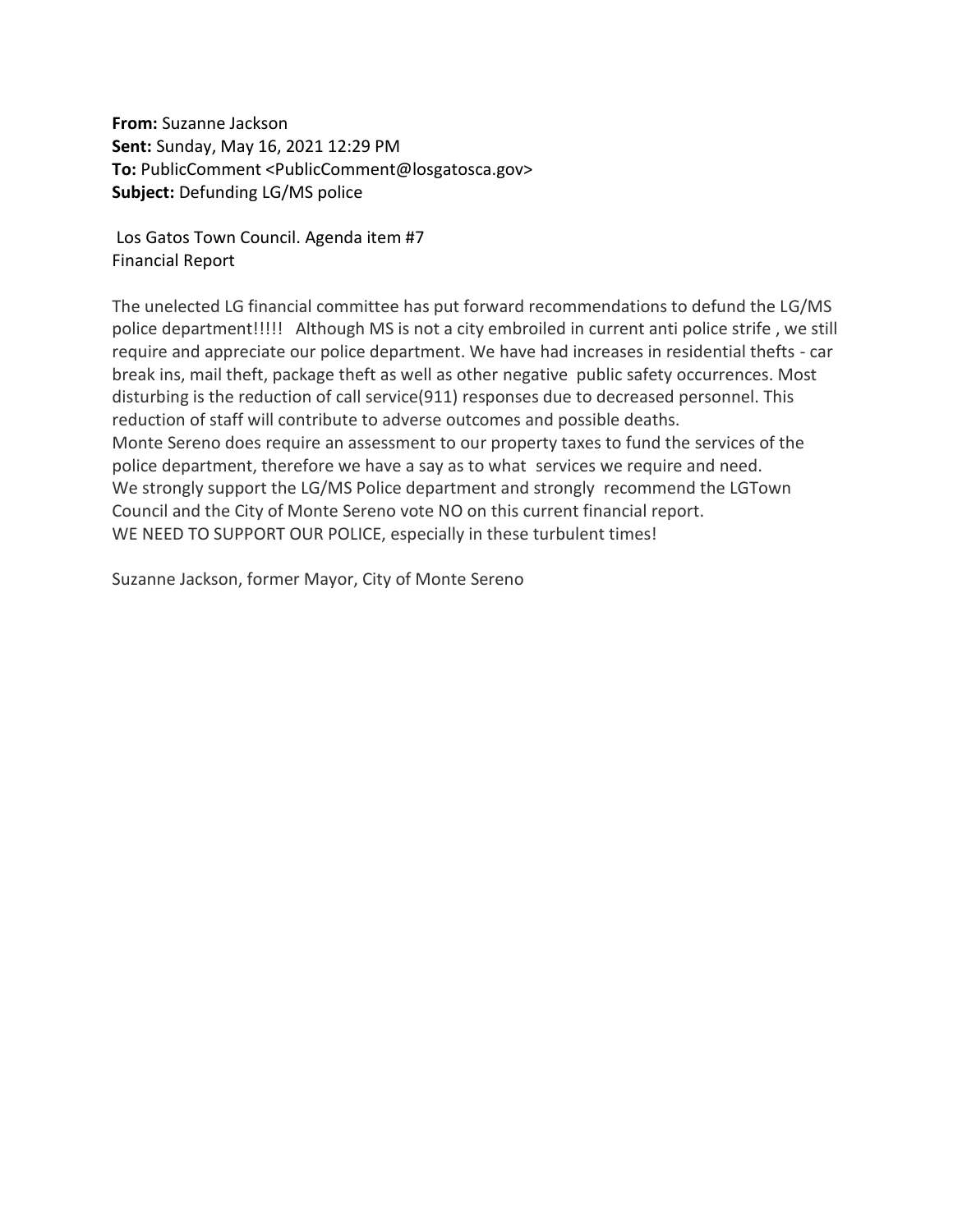From: Angela Pappanastos> Sent: Sunday, May 16, 2021 1:23 PM To: PublicComment <PublicComment@losgatosca.gov> Subject: Item #7

To the Los Gatos Town Council I've learned that there is some thinking we might have less police in Los Gatos. I'm 81 and I appreciate seeing the police and feel we need MORE, not less police presence. Thank you, Angela Pappanastos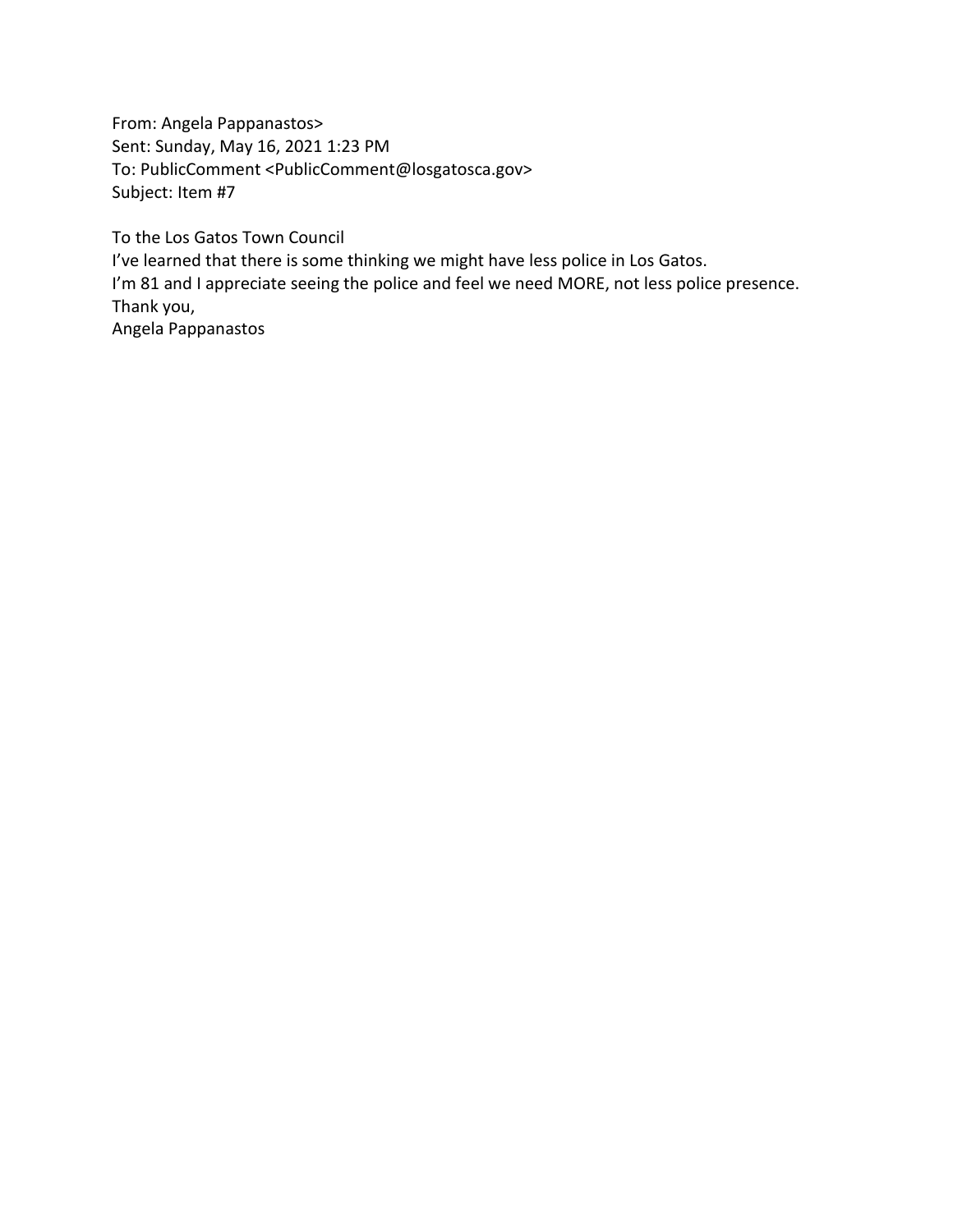**From:** Rob Moore **Sent:** Sunday, May 16, 2021 11:13 PM **To:** PublicComment <PublicComment@losgatosca.gov> **Subject:** Public Comment Item #7

Mayor, Town Council, and City Manager,

First, thank you for your hard work during these unprecedented times. Dealing with the fiscal side effects of a global pandemic as a town is a daunting and difficult task, so thank you for doing what you can to keep our town afloat. Your work does not go unnoticed.

I am writing to you today as a community member and a member of the Los Gatos Anti Racism Coalition. I worked with other members of the coalition to recommend two tangible asks that will create better public safety outcomes for **all** the residents of Los Gatos. These are asks are:

(1) freeze the police budget for the foreseeable future,

(2) allow for hiring professionals (e.g. culturally competent social workers) who can deal with non-criminal situations that involve homelessness, mental illness, harassment, and etc.

The most compelling reason for these asks come in the form of an anecdote that was told to me by a resident of Los Gatos who is experiencing homelessness. He said to me, imagine the absolute worst day of your life. On this day you are dealing not only with the difficult events of the day but also with severe mental illness. So you reach out for help, you call who you have been told to call all of your life, 911. And then, when you are at your most vulnerable and distraught, a man with a gun shows up and tells you there's nothing he can do. He clearly doesn't want to be there and is of no help. He then leaves you, having done nothing to make things better, and you feel more alone than you did before. This is the experience for so many of our neighbors that are living with mental illness. This is why we need culturally competent social workers to respond to these sorts of calls and not our police officers.

I ask that as we as a community consider what we want public safety to look like, we think first of the people who most likely to be on the receiving end of that service.

I, along with the other members of the LGARC, would be happy to meet with any of you to further discuss what the future of policing could look like in Los Gatos.

Thank you for your time and for your service to the community.

Take care,

Rob Moore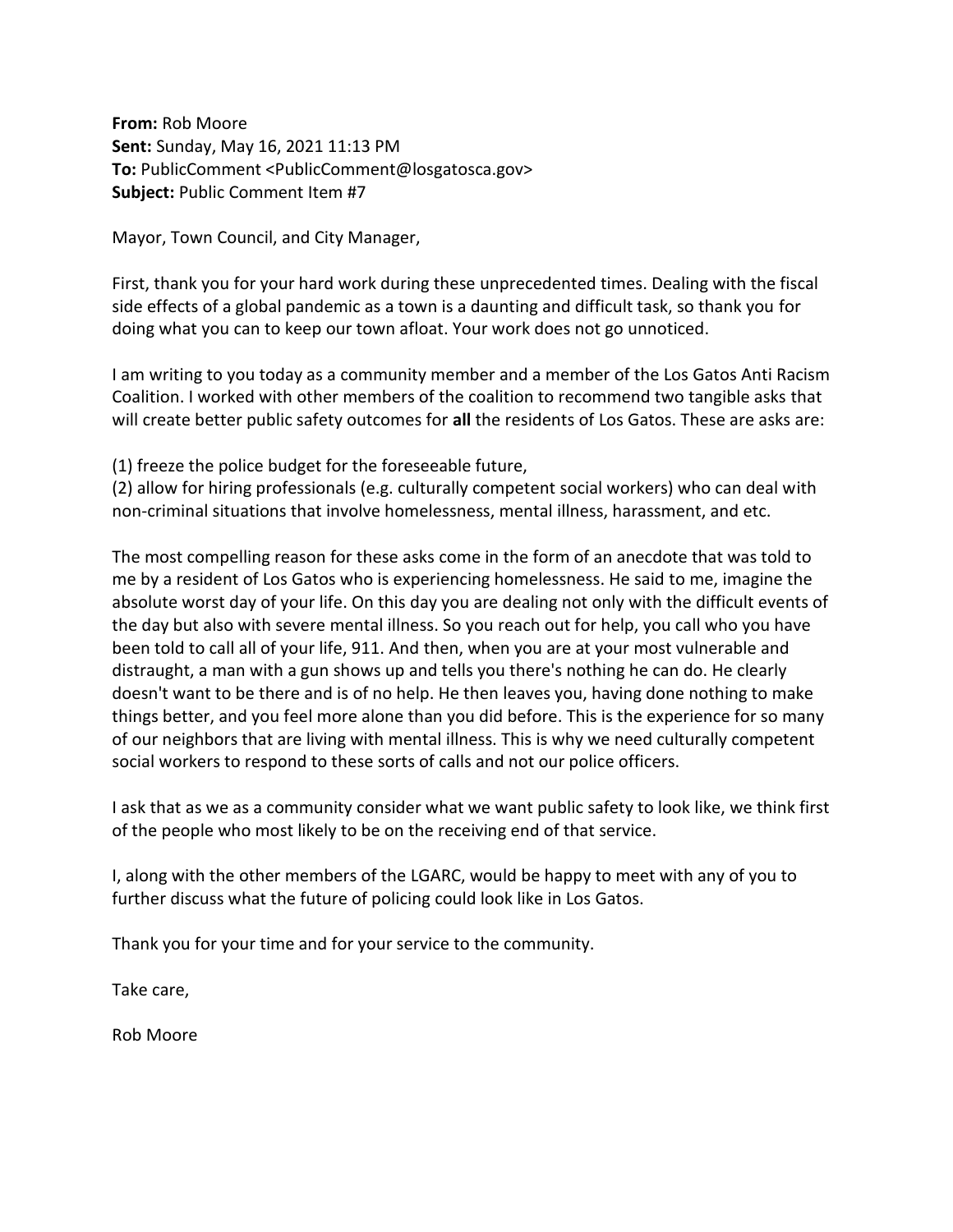**From:** Violet Wallerstein **Sent:** Monday, May 17, 2021 7:17 AM **To:** PublicComment <PublicComment@losgatosca.gov> **Subject:** Public Comment Item #7

Dear Town Council,

I'm a member of the Los Gatos Anti-Racism Coalition. We support the town budget freeze of 6 months recommended by the finance committee given the current financial situation. We advocate **the town council pledges to transition to a broader model of public safety via a resolution.** We request that the police budget remain frozen after the 6 months is up, and the actual sworn officer headcount remain flat as it currently is at 37 when the revenue allows for the operating budget to be unfrozen. At that time, the additional expenditure dollars would not be used to hire sworn officers to the headcount of 39, and instead be used for hiring mental health community service or social workers.

This will allow sworn and armed officers, as well as those with data analysis and investigative expertise, to focus on solving crimes such as robberies and burglaries in Los Gatos. The community mental health workers or social workers will focus on calls regarding mental health crises and homeless persons situations that do not involve an armed police response. They will have special skills and training for de-escalation so that no one gets killed or injured unnecessarily. The existing community service officer volunteers can focus on noise and barking dogs complaints, etc. This will free up trained, highly skilled officers, to attend to actual violent crimes and prevent and solve property crimes.

In the words of Chief Decena during LG's community conversation on police [\(timestamp:](https://gcc02.safelinks.protection.outlook.com/?url=https%3A%2F%2Fwww.youtube.com%2Fwatch%3Fv%3D79K2XgExQzo&data=04%7C01%7Cpubliccomment%40losgatosca.gov%7C63f67ea12f5d48271b4608d9193e7b77%7C6d38cb6747eb4d139e7c523cd7ccecd5%7C1%7C0%7C637568579198373107%7CUnknown%7CTWFpbGZsb3d8eyJWIjoiMC4wLjAwMDAiLCJQIjoiV2luMzIiLCJBTiI6Ik1haWwiLCJXVCI6Mn0%3D%7C2000&sdata=%2BmPtXdSIV8cr79g1rBHPZqn%2BgnvmAxcwnuFGh4whtNk%3D&reserved=0)  [1:17:45](https://gcc02.safelinks.protection.outlook.com/?url=https%3A%2F%2Fwww.youtube.com%2Fwatch%3Fv%3D79K2XgExQzo&data=04%7C01%7Cpubliccomment%40losgatosca.gov%7C63f67ea12f5d48271b4608d9193e7b77%7C6d38cb6747eb4d139e7c523cd7ccecd5%7C1%7C0%7C637568579198373107%7CUnknown%7CTWFpbGZsb3d8eyJWIjoiMC4wLjAwMDAiLCJQIjoiV2luMzIiLCJBTiI6Ik1haWwiLCJXVCI6Mn0%3D%7C2000&sdata=%2BmPtXdSIV8cr79g1rBHPZqn%2BgnvmAxcwnuFGh4whtNk%3D&reserved=0)), "one of the recommendations was to hire a social worker for the town of Los Gatos. I'd be happy to do that.  $[\dots]$  I think we all want that; and I would be happy for that— if we can find some kind of solution. Honestly, if you can take mental health calls and homeless issues off our plates, defund me in a heartbeat. Defund me. But I don't think we're there yet. We're working on it. I think it's very important. But we're trying to work toward solutions." We could work now to move toward a solution that is supported both by the police force and the citizens of Los Gatos.

In the recent wave of harassment in anti-Asian hate, the police department has claimed that they cannot do anything since the harassment isn't technically criminal. The LGMSPD is proud of its community policing philosophy initiated by Chief Scott Seaman. Part of community policing needs to include responding to harassment calls targeted at citizens for their race, religion, ethnicity, sexual orientation or identity, or political affiliation. In the community forum on hate incidents, DA Jeff Rosen stated that we have to be vigilant to not allow hate incidents to escalate to hate crimes. To do this, we need a model of public safety that centers on keeping our community safe, rather than the strict role of policing that is currently in place.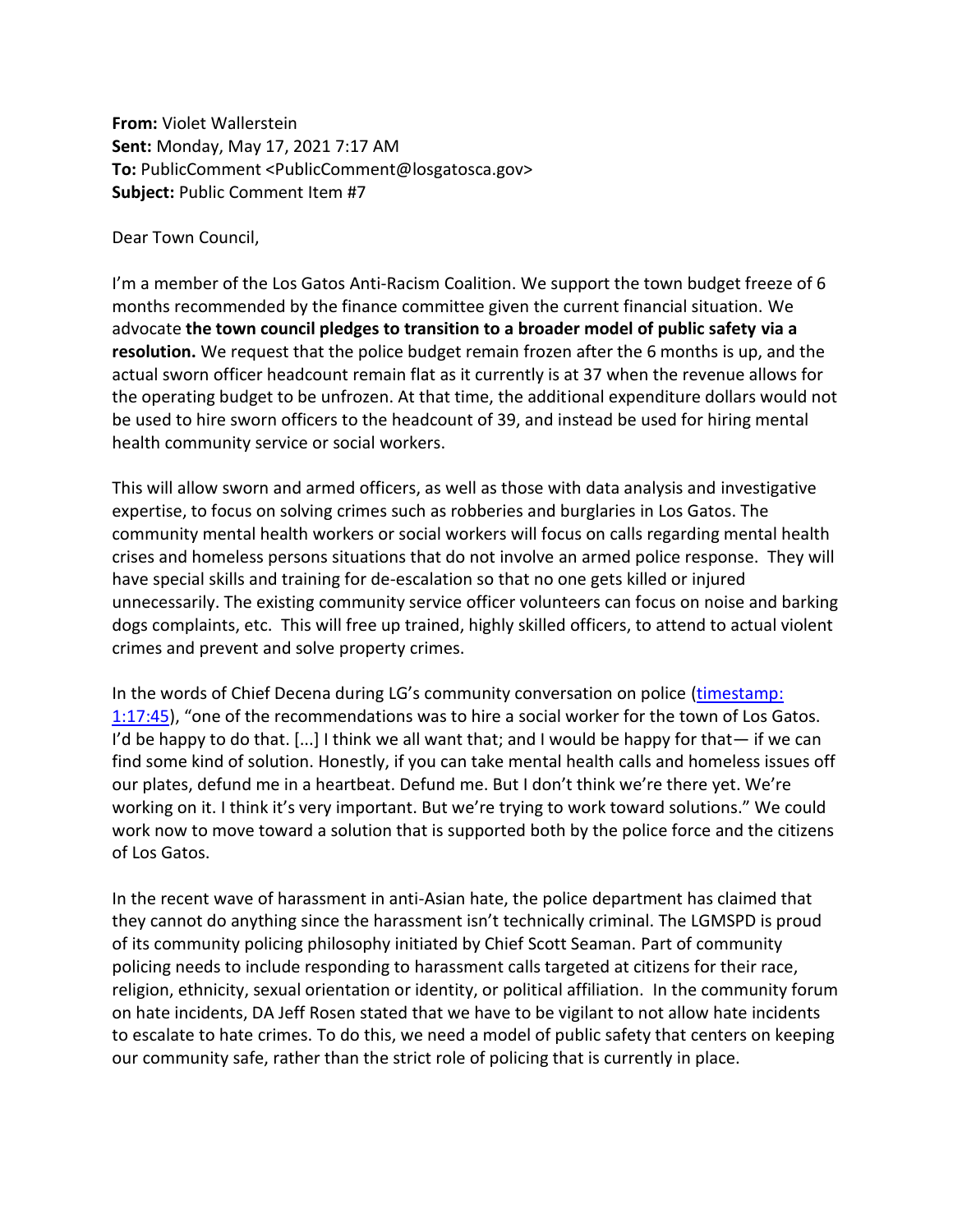Compared to other nearby cities, Los Gatos spends more money per capita on policing and has similar or higher rates of non-violent crime. According to the town's 2015 staff report, we spend more money per capita on police than any of our neighboring towns and cities. There is little evidence that suggests that our town or city is safer because we spend more money, so why are we continuing to spend money on a program that is not actually furthering public safety? From that same 2015 staff report, our reported crime rates are higher than Cupertino's and Saratoga's. More recent data sourced from 2020 FBI data shows that we have higher crime rates [\(https://www.neighborhoodscout.com/ca/los-gatos/crime\)](https://gcc02.safelinks.protection.outlook.com/?url=https%3A%2F%2Fwww.neighborhoodscout.com%2Fca%2Flos-gatos%2Fcrime&data=04%7C01%7Cpubliccomment%40losgatosca.gov%7C63f67ea12f5d48271b4608d9193e7b77%7C6d38cb6747eb4d139e7c523cd7ccecd5%7C1%7C0%7C637568579198373107%7CUnknown%7CTWFpbGZsb3d8eyJWIjoiMC4wLjAwMDAiLCJQIjoiV2luMzIiLCJBTiI6Ik1haWwiLCJXVCI6Mn0%3D%7C2000&sdata=XTByMPJvPKTOy053XJKau256%2FjwRp3emZ1TRtzYLkc0%3D&reserved=0) than Los Altos [\(https://www.neighborhoodscout.com/ca/los-altos/crime\)](https://gcc02.safelinks.protection.outlook.com/?url=https%3A%2F%2Fwww.neighborhoodscout.com%2Fca%2Flos-altos%2Fcrime&data=04%7C01%7Cpubliccomment%40losgatosca.gov%7C63f67ea12f5d48271b4608d9193e7b77%7C6d38cb6747eb4d139e7c523cd7ccecd5%7C1%7C0%7C637568579198383072%7CUnknown%7CTWFpbGZsb3d8eyJWIjoiMC4wLjAwMDAiLCJQIjoiV2luMzIiLCJBTiI6Ik1haWwiLCJXVCI6Mn0%3D%7C2000&sdata=fCe%2F8soO7r3X%2Bn5pdX8%2BVXyYk8RBS9Ky9o8IIuZAoE4%3D&reserved=0) and Saratoga [\(https://www.neighborhoodscout.com/ca/saratoga/crime\)](https://gcc02.safelinks.protection.outlook.com/?url=https%3A%2F%2Fwww.neighborhoodscout.com%2Fca%2Fsaratoga%2Fcrime&data=04%7C01%7Cpubliccomment%40losgatosca.gov%7C63f67ea12f5d48271b4608d9193e7b77%7C6d38cb6747eb4d139e7c523cd7ccecd5%7C1%7C0%7C637568579198383072%7CUnknown%7CTWFpbGZsb3d8eyJWIjoiMC4wLjAwMDAiLCJQIjoiV2luMzIiLCJBTiI6Ik1haWwiLCJXVCI6Mn0%3D%7C2000&sdata=cl3MQEmbd%2FjHnyQY63Y8FLkWLETWPqyk2yH1jVQr6o8%3D&reserved=0). From now on, we must be more conscientious about how we spend the tax dollars of our community to protect our community.

Thank you, Violet Wallerstein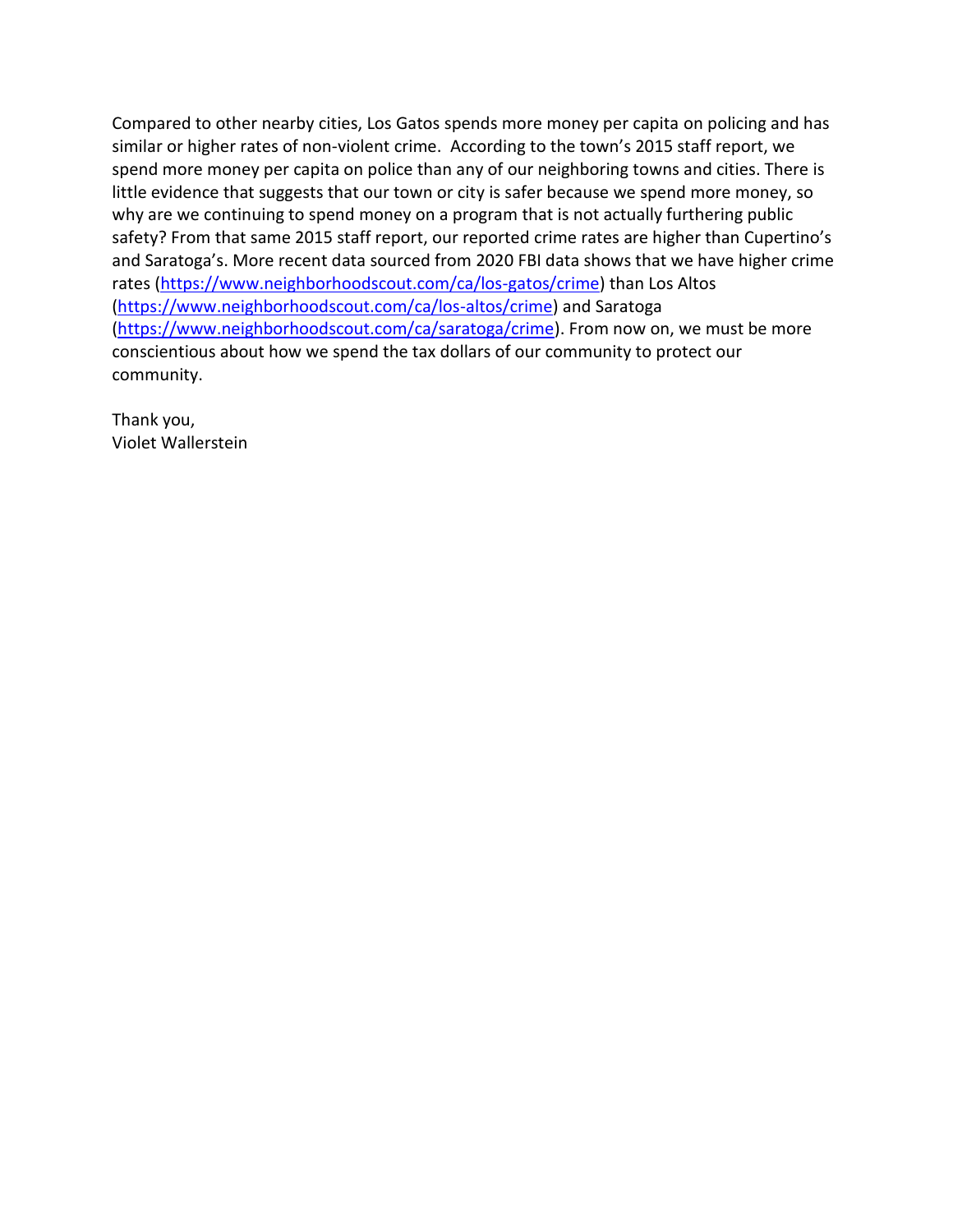**From:** Jeffrey Suzuki **Sent:** Monday, May 17, 2021 9:08 AM **To:** PublicComment <PublicComment@losgatosca.gov> **Subject:** Public Comment Item #7

To the Los Gatos Town Council:

As a member of the Los Gatos Anti-Racism Coalition, I propose that **the town council pledges to transition to a broader model of public safety via a resolution.** We do this by **(1) pledging to freeze the police budget for the foreseeable future** and **(2) allow for hiring professionals (e.g. culturally competent social workers) who can deal with non-criminal situations that involve homelessness, mental illness, harassment, and etc.**

**First, the budget of the LGMSPD is exorbitant.** We spend more money than Cupertino does on police despite that we are a little more than half their population. According to the town's 2015 staff report, we spend more money per capita on police than any of our neighboring towns and cities. There is little evidence that suggests that our town or city is safer because we spend more money. From that same 2015 staff report, our reported crime rates are higher than Cupertino's and Saratoga's. More recent data from 2020 FBI data shows that we have higher crime rates [\(https://www.neighborhoodscout.com/ca/los-gatos/crime\)](https://gcc02.safelinks.protection.outlook.com/?url=https%3A%2F%2Fwww.neighborhoodscout.com%2Fca%2Flos-gatos%2Fcrime&data=04%7C01%7CPublicComment%40losgatosca.gov%7Ccb3648acb0524fc2c77d08d9194e0834%7C6d38cb6747eb4d139e7c523cd7ccecd5%7C1%7C0%7C637568646129838783%7CUnknown%7CTWFpbGZsb3d8eyJWIjoiMC4wLjAwMDAiLCJQIjoiV2luMzIiLCJBTiI6Ik1haWwiLCJXVCI6Mn0%3D%7C2000&sdata=EYXHgj7t%2FKm3EjSo0vgSORQnQwDgpSHlEZMJGTJqZWs%3D&reserved=0) than Los Altos [\(https://www.neighborhoodscout.com/ca/los-altos/crime\)](https://gcc02.safelinks.protection.outlook.com/?url=https%3A%2F%2Fwww.neighborhoodscout.com%2Fca%2Flos-altos%2Fcrime&data=04%7C01%7CPublicComment%40losgatosca.gov%7Ccb3648acb0524fc2c77d08d9194e0834%7C6d38cb6747eb4d139e7c523cd7ccecd5%7C1%7C0%7C637568646129838783%7CUnknown%7CTWFpbGZsb3d8eyJWIjoiMC4wLjAwMDAiLCJQIjoiV2luMzIiLCJBTiI6Ik1haWwiLCJXVCI6Mn0%3D%7C2000&sdata=pwGz%2Bqiw%2FE7DyHQOufJiI4DbM%2FZrzQVL421Ewdhq9qA%3D&reserved=0) and Saratoga [\(https://www.neighborhoodscout.com/ca/saratoga/crime](https://gcc02.safelinks.protection.outlook.com/?url=https%3A%2F%2Fwww.neighborhoodscout.com%2Fca%2Fsaratoga%2Fcrime&data=04%7C01%7CPublicComment%40losgatosca.gov%7Ccb3648acb0524fc2c77d08d9194e0834%7C6d38cb6747eb4d139e7c523cd7ccecd5%7C1%7C0%7C637568646129848747%7CUnknown%7CTWFpbGZsb3d8eyJWIjoiMC4wLjAwMDAiLCJQIjoiV2luMzIiLCJBTiI6Ik1haWwiLCJXVCI6Mn0%3D%7C2000&sdata=7wSEkuSziNGU%2BkQJ8EtzF4zDBDmPlcEryVcar6ZQlJc%3D&reserved=0)). When we pay extra, we aren't safer.

**The town council should pledge to freeze police expenditure for the foreseeable future, even after six months.** As our town expands, our budget will naturally fit more reasonably for the town's population and needs. Regardless of political orientation, this isn't much of a choice. Our own town's staff report in 2015 states that a reduction in the number of billable hours of 30% in order to have this budget to be sustainable in the long run. Our town will be put to a choice. It is the choice between an eventual fiscal crisis or a reallocation to more cost-effective solutions.

**Secondly, the upper limit of 145 personnel for the entire town is a potential obstacle to our transition to a broader and more effective model of public safety.** For instance, we shouldn't restrict ourselves from hiring social workers who would make our community safer.

In April 2019, the LGMSPD received a call regarding a non-violent verbal altercation about junk on someone's property. In the video footage, the man showed visible psychological distress and stated that he had a brain tumor and has had previous heart attacks as he was being detained. The LGMSPD officer broke several of the man's ribs and effectively choked the man unconscious with a carotid restraint. It would be far too easy to blame the individual officer here. Our chief decided to hire this man despite his prior history of police brutality. The LGMSPD decided to send an armed officer to the scene with no crime committed. And Jonathan Silva was cleared of any wrongdoing after the incident.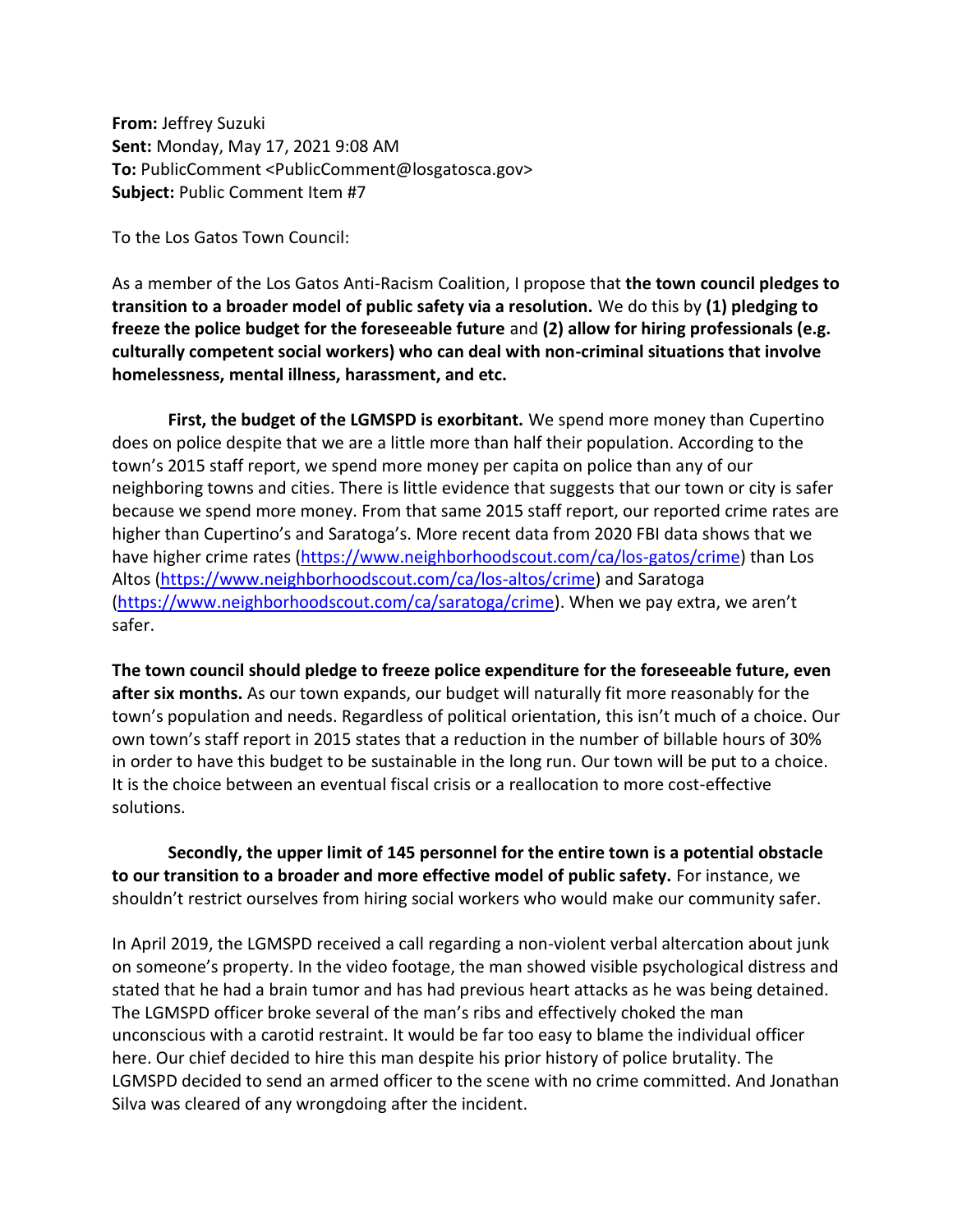**What if we hadn't sent a police officer there? What if we had a social worker that specialized in dealing with these sorts of disputes?** When the tool you have is a hammer, everything looks like a nail. We didn't have an alternative person to send to quell and understand the situation at that time. If we did, **we wouldn't know of Jonathan Silva and he wouldn't be suing the town for potential damages.** Effectively, we still do not have that alternative.

A commonly stated point is that we already have the MCRT with the county, which renders the need for social workers unnecessary. According to a Public Records Request submitted by a coalition member, the LGMSPD collaborated with the county a grand total of 4 times between September 2020 to February 2021. The MCRT is a limited reactive tool for urgent and lifethreatening crises. It's too limited for the needs of our community.

Lastly, in the recent wave of harassment in anti-Asian hate, the police department has claimed that they cannot do anything since the harassment isn't technically criminal. For a department that claims to engage in community policing and responds to minor disturbances like dogs barking, this reveals that the "community" aspect of "community policing" is simply up to the discretion of the department. DA Jeff Rosen stated that we have to be vigilant to not allow hate incidents to escalate to hate crimes. We need personnel hired specifically for improving our community atmosphere and mental health. The police are ill-equipped for this responsibility- it's not what they are paid for.

**We need an alternative.** Having specialized personnel to deal with non-violent incidents would also benefit our own police department for its personnel to focus its precious time and energy on investigating crime, patrolling, and etc. In the words of **Chief Decena** during LG's community conversation on police [\(timestamp: 1:17:45](https://gcc02.safelinks.protection.outlook.com/?url=https%3A%2F%2Fwww.youtube.com%2Fwatch%3Fv%3D79K2XgExQzo&data=04%7C01%7CPublicComment%40losgatosca.gov%7Ccb3648acb0524fc2c77d08d9194e0834%7C6d38cb6747eb4d139e7c523cd7ccecd5%7C1%7C0%7C637568646129848747%7CUnknown%7CTWFpbGZsb3d8eyJWIjoiMC4wLjAwMDAiLCJQIjoiV2luMzIiLCJBTiI6Ik1haWwiLCJXVCI6Mn0%3D%7C2000&sdata=K9b1UQQZw6v9Acwq10bqJmnZFVtZXbXVY5jPmo%2FHR8Q%3D&reserved=0)), "one of the recommendations was to hire a social worker for the town of Los Gatos. I'd be happy to do that. [...] I think we all want that; and I would be happy for that— if we can find some kind of solution. Honestly, if you can take mental health calls and homeless issues off our plates, defund me in a heartbeat. Defund me. But I don't think we're there yet. We're working on it. I think it's very important. But we're trying to work toward solutions."

Smaller towns than Los Gatos have successfully implemented such programs. For instance, Alexandra, Kentucky has 10,000 people and has two social workers. If they can do it, so can we.

Thank you, Jeffrey Suzuki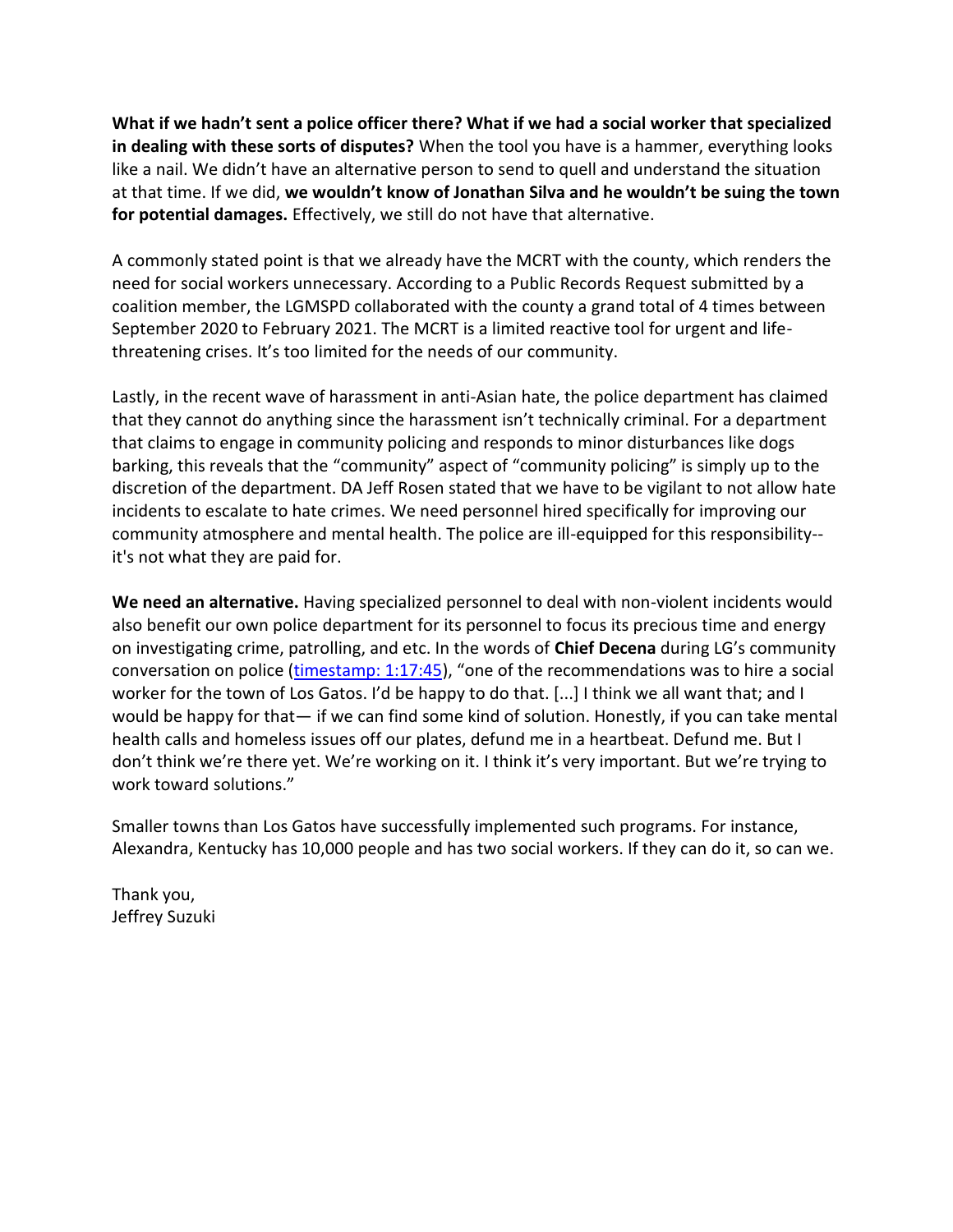**From:** Alicia Spargo **Sent:** Monday, May 17, 2021 10:15 AM **To:** PublicComment <PublicComment@losgatosca.gov> **Subject:** The Overall Budget

Hello City Council and Planning Committees,

The Town of Los Gatos needs to be open to becoming better and not being so stuck in its ways.

People have always been afraid of change and frankly, we elected you to make the tough choices and move us forward.

We hired a Finance Committee and they then advised on what they saw could improve. Let them do their job. Otherwise, the money we spent on the committee will also have been a wasted. We hired experts and now the townspeople, without having seen the data think they know what's best? That's like having people who work in Human Resources tell the Accountant how to do their job. Honestly, everyone just needs to stop making every single thing some huge political play. It's not. So tired of everyone being so dramatic about things easily fixed when there are actually bigger issues that need to be discussed.

This meeting would be a good opportunity to inform the public that it's not just the police department that would be temporarily frozen but it's many different areas of this town to assess how to move forward.

Think of it like a business, for a moment. Every company takes time to assess its spending. I am in favor of taking a moment to asses out Town's spending and then become better. Do better. It is clear that we need new solutions.

Give it a chance and please be courageous with your time that you have been given to truly make Los Gatos better. It is time to grow and try new solutions to old problems. Let Los Gatos evolve and become better.

Thank you.

Best Regards, Cinema Stereo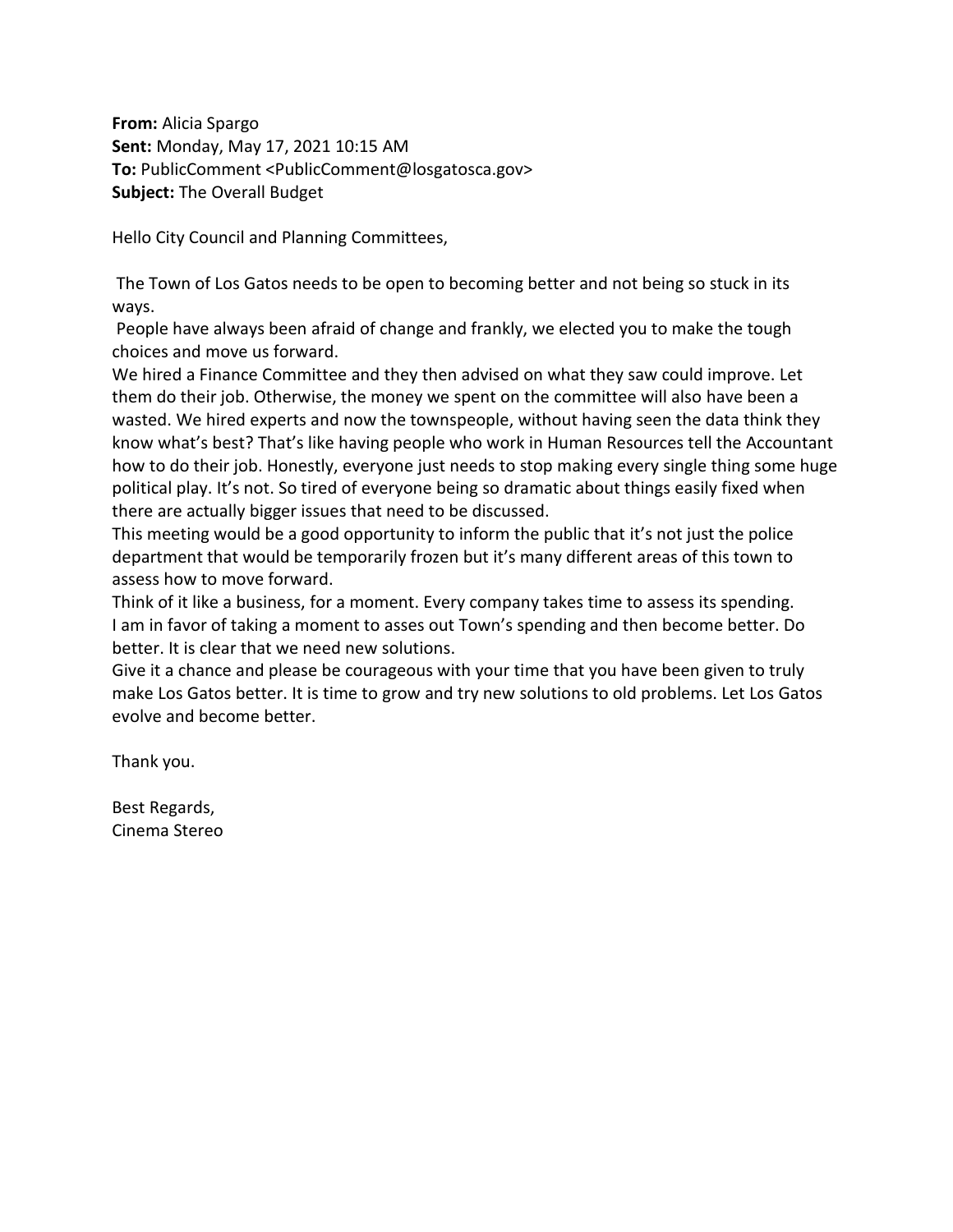**From:** Rick Van Hoesen **Sent:** Monday, May 17, 2021 10:07 AM **To:** Phil Koen **Cc:** Ron Dickel; Kyle Park; Rick Tinsley; Loreen Huddleston; Stacey Dell; Rob Rennie [<RRennie@losgatosca.gov>](mailto:RRennie@losgatosca.gov); Matthew Hudes [<MHudes@losgatosca.gov>](mailto:MHudes@losgatosca.gov); Marico Sayoc [<MSayoc@losgatosca.gov>](mailto:MSayoc@losgatosca.gov); Mary Badame [<MBadame@losgatosca.gov>](mailto:MBadame@losgatosca.gov); Maria Ristow [<MRistow@losgatosca.gov>](mailto:MRistow@losgatosca.gov); Jak Van Nada; Lee Fagot; Catherine Somers [<catherine@losgatoschamber.com>](mailto:catherine@losgatoschamber.com); Jim Foley; Laurel Prevetti [<LPrevetti@losgatosca.gov>](mailto:LPrevetti@losgatosca.gov); Robert Schultz [<RSchultz@losgatosca.gov>](mailto:RSchultz@losgatosca.gov); Rob Stump; Dennis McEvoy **Subject:** Re: Setting the record straight

Good post, and necessary. Hopefully it will receive at least as much readership as the POA's flawed post.

Rick (VH)

On May 17, 2021, at 9:49 AM, Phil Koen wrote:

All,

I just posted my thoughts below on Nextdoor. It is important to set the record straight regarding the FC recommendation on budgeted headcount. I trust the TC will also address this during the TC meeting to insure the public is not mis-informed as to the actual recommendation made by the FC. The facts are the facts and the POA is not entitled to make up their own.

| Phil Koen |
|-----------|
|           |
|           |

Unfortunately, the information posted by the Los Gatos POA is inaccurate and sadly misleading. If you want to hear the actual recommendation made by the FC, please listen to the recording of the entire FC meeting held on May 10, 2021.

The final version of the staffing recommendation is at the 1 hour 32 minute mark. Once you listen to the recommendation, you can then decide whether or not the POA has been accurate in their description of the FC's recommendation.

To set the record straight the Town of Los Gatos currently has on board 142 active employees. There are 8 openings, 6 of which are in the Police Department, 4 of which are in the dispatch center.

In the past 6 months the Town has seen a 50% turnover in the dispatch center. The Town is aware of this and trying to fill positions. The dispatch center has been successfully operating at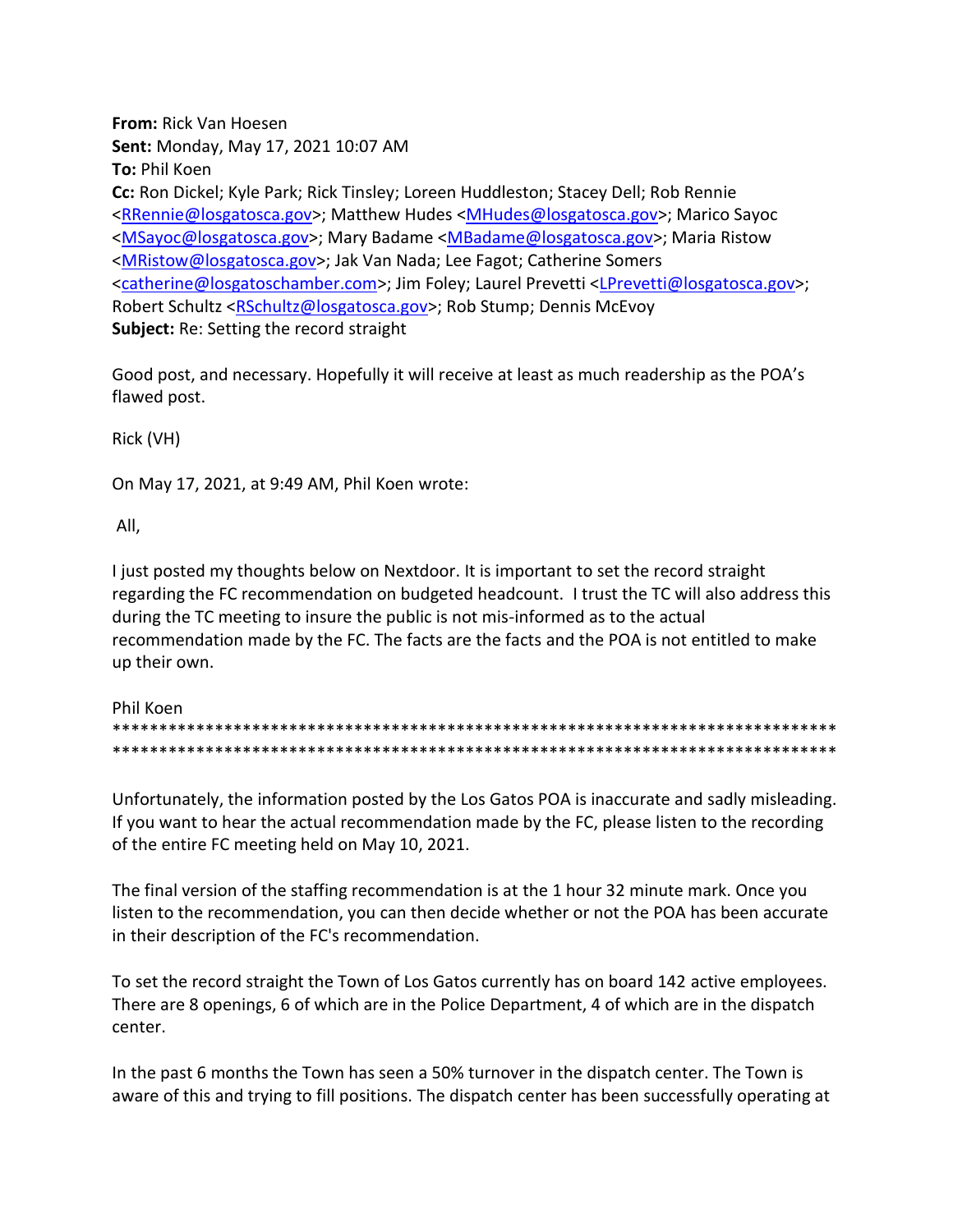this reduced headcount for months primarily by using overtime. Everyone on the FC agreed that this was not an optimum long- term solution.

The FY 2022 budget calls for a total of 150 positions to be funded. If all budgeted positions are filled, the actual headcount for the Town would increase by 8. For the past 10 years the Town has approved annual budgets with approximatly150 funded positions. Historically the Town has operated at actual headcounts that are 12 to 15 people below the budgeted positions (i.e. 135 - 138 actual headcount).

In an effort to "slow down" the growth in total operating costs and being mindful of the warning the Town Manager stated in the Budget Transmittal Letter that " in the event pre pandemic revenue levels do not return and new revenue sources are not identified, the current projected deficits may need to be addressed through service delivery reductions" the FC voted to recommend to the Town Council to approve a budget for 145 positions for 6 months and then evaluate the situation. The determination of exactly which positions would be filled was left to the total discretion of the Town Manager.

To be clear the FC did not make an "unconscionable recommendation to freeze dispatch center staffing and to freeze two currently-vacant police officer positions". If the POA actually listened to the meeting recording, they would know this. For now, I am choosing to believe the POA is just misinformed.

Lastly, here is a very uncomfortable fact that everyone should be aware of. In FY 2010, the Town incurred net expenditures (defined as gross expenditures less revenue for services and grants received) of \$11.1m for public safety. In FY 2010 that represented 37.2% of all general tax revenues (property tax, sales tax, etc.) collected by the Town.

By FY 2020 net expenditures for public safety had increased to \$17.9m, which is a 61% increase over the 10 year period. In FY 2020 that represented 59.1% of all general tax revenues. And during that 10 year period, the Town's general tax revenue went from \$29.8m to \$30.3m, which is only a 1.7% increase.

This is the problem that the FC and the Town Council are jointly struggling with, namely the operating costs for public safety specifically as well as the total operating costs for the Town are both growing at rates that are considerably higher than the growth in tax revenues. That is an unsustainable condition that needs to be addressed.

And, as the operating costs for public safety consume more and more of the general tax revenues, there is less funding available for other critical services such as senior services, community services, the library and investing in critical infrastructure. This "crowding out" effect is very real problem.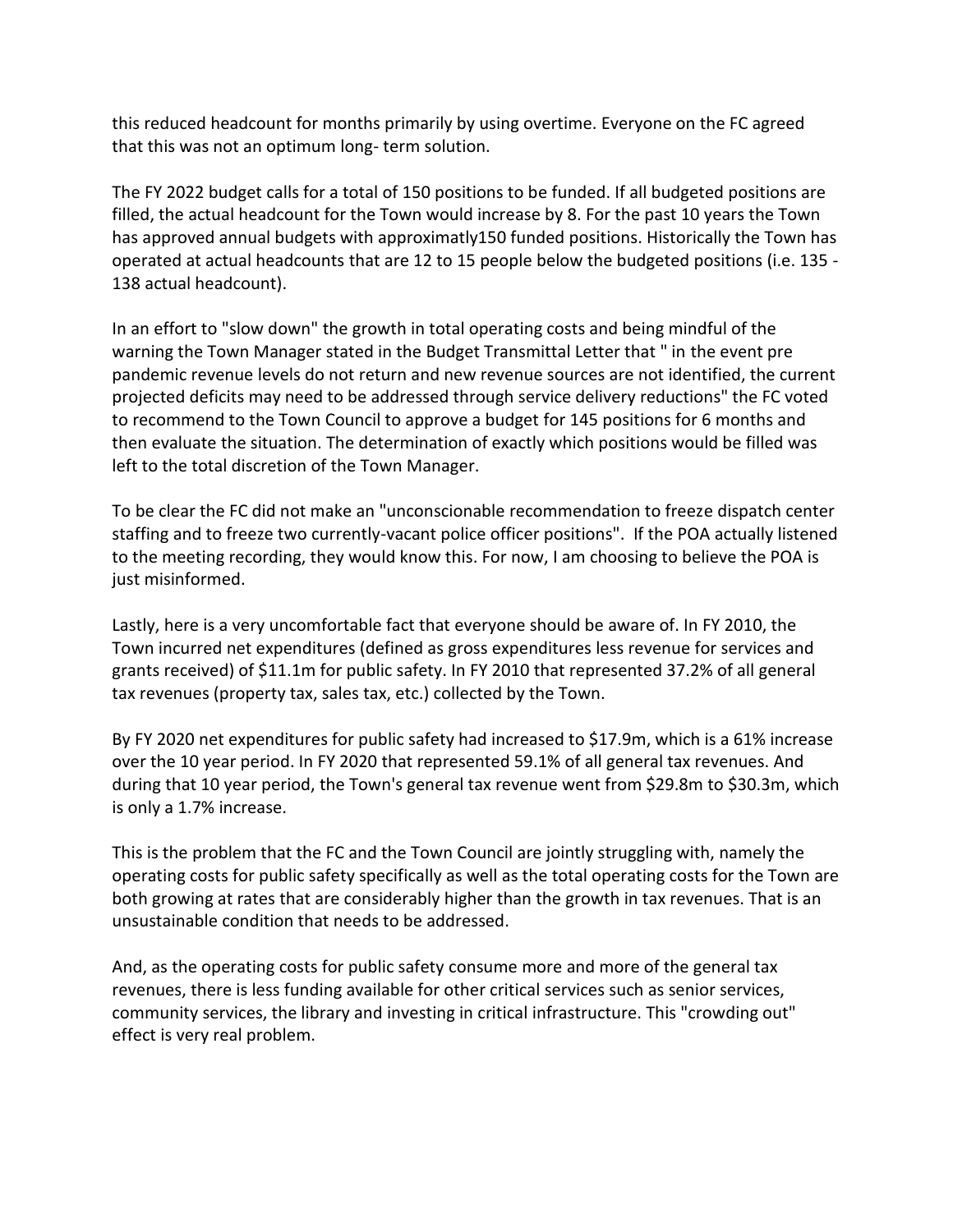In conclusion, setting a budgeted headcount at 145 for 6 months seems reasonable and prudent. The Staff did not warn the FC that by doing this there would be a reduction in current service levels.

If the Town revenues are stronger than forecasted, then the Council could certainly increase the budget to 150. And letting our professional staff determine how to fill the 145 budgeted positions gives the Town the flexibility to be prudent in where staff should be added.

The final decision is in the hands of the Town Council. The FC only makes recommendations.

Now you have the entire picture.

-------------------------------------------------------------------------------------------------------------------------------

Below is the POA posting on Nextdoor.

Dear Valued Community Member,

We are writing to alert you that the safety of our community is in jeopardy!

Your Los Gatos / Monte Sereno Police Department has quietly been operating at critical staffing levels and a recommendation from the newly-formed Los Gatos Finance Commission puts your officers, dispatchers and the community at risk. Your police officers have decided that we cannot just stand by and watch this happen.

Over the past 20 years, the Los Gatos Town Council has reduced your Police Department from 50 officers to less than 39 today.

The Dispatch Center answering all 911 calls from our community and some neighboring areas should have a total staff of 8 but is operating on only the dedication and perseverance of four dispatchers working extreme amounts of overtime every month. **The unelected Finance Commission has made the unconscionable recommendation to freeze Dispatch Center staffing at the current level and to freeze two currently-vacant police officer positions. This is** 

**a recipe for disaster.**

Finding qualified applicants to be police officers and dispatchers in today's financial and antipolice environment is extremely difficult. For those who are qualified, the careful hiring and training process takes over one full year. Freezing positions will directly impact the police department's ability to respond to an emergency, possibly your emergency.

The members of your police department are deeply committed to our community. While we perform standard law enforcement services, we also work collaboratively deep within the community to ensure the Town of Los Gatos and City of Monte Sereno remain the most peaceful, safe and family-oriented place to live in the Bay Area.

The need to take action is urgent! The Los Gatos Town Council is expected to make a decision on the Finance Commission's recommendations at the Council meeting in four days, this Tuesday evening, May 18.

Please select the link above/below to urge your Los Gatos Town Council to vote NO on the Finance Commission's recommendation.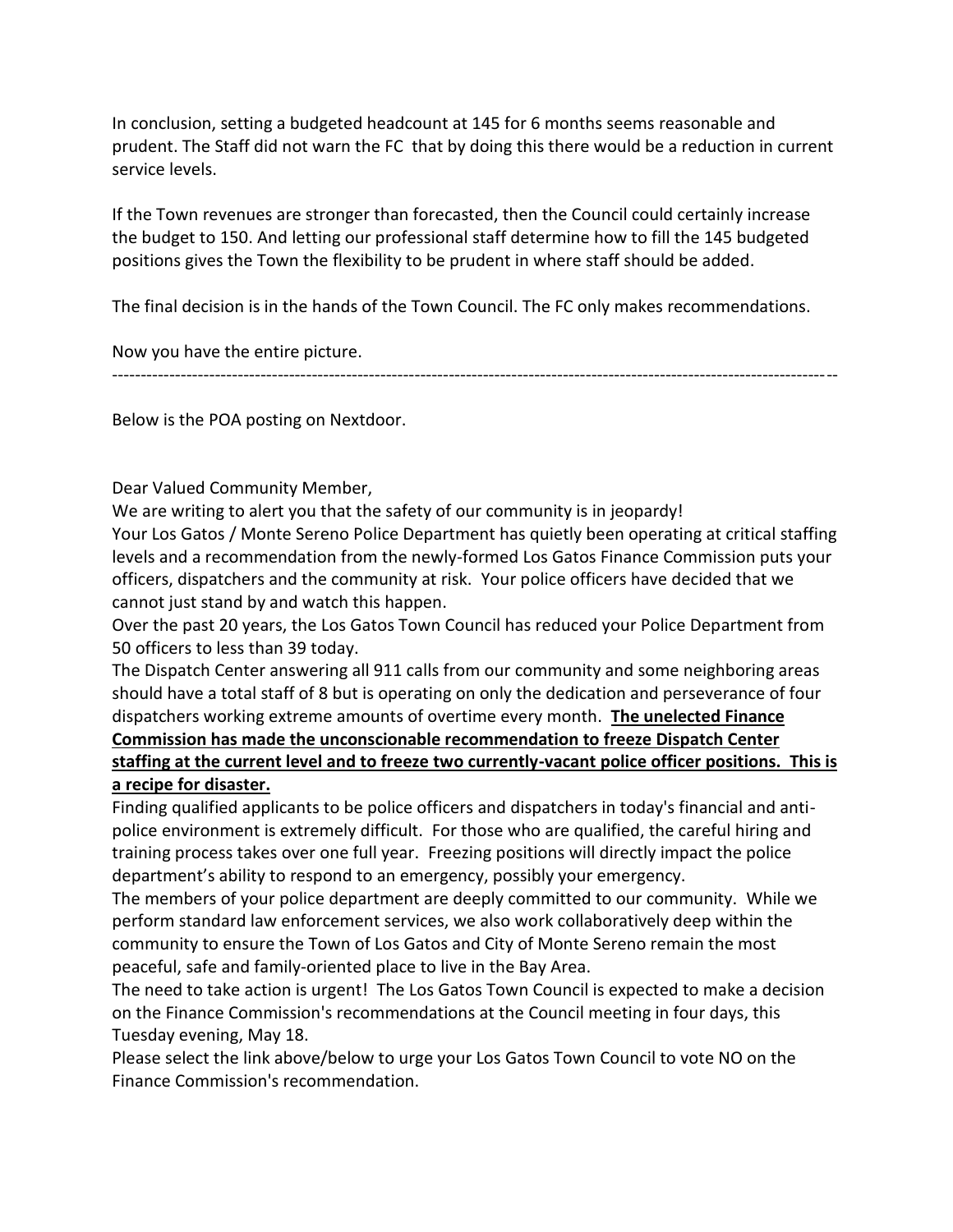**From:** Kiyoshi Nishide **Sent:** Monday, May 17, 2021 10:58 AM **To:** Council [<Council@losgatosca.gov>](mailto:Council@losgatosca.gov); Laurel Prevetti [<LPrevetti@losgatosca.gov>](mailto:LPrevetti@losgatosca.gov) **Subject:** Public Comment Item #7 - RESEND

Dear Town Council,

I'm a resident of Los Gatos. Here is my proposal for the Public Comment Item #7:

- 1. I support Finance Committee's 6-month freeze of the police budget.
- 2. I advocate that the police budget frozen even after the temporary 6-month freeze.
	- 1. If an additional budget becomes available at some point, that fund should be allocated to hire mental health community service or social workers who are skilled in de-escalation and knowledgeable about all available resources, and not additional armed police officers. There is no evidence that more armed police officers would make Los Gatos safer. The Los Gatos police expense per capita is already higher than our neighboring cities.
- 3. I believe Los Gatos will be a safer place to live with the proposed approach (#2.1 above) by offloading the armed police officers from non-violent social and community issues, such as neighborhood disturbances, homeless support, etc. Police officers will then be able to focus more on solving violent crimes or crimes that require many hours of uninterrupted/intensive investigative work.

Thank you.

Kiyoshi Nishide

-------------------------------------------

Below are two supporting data/information for this proposal:

In the words of Chief Decena during LG's community conversation on police (timestamp: [1:17:45\)](https://gcc02.safelinks.protection.outlook.com/?url=https%3A%2F%2Fwww.youtube.com%2Fwatch%3Fv%3D79K2XgExQzo&data=04%7C01%7CLPrevetti%40losgatosca.gov%7C463e643fc6ef4a0388dc08d9195d5692%7C6d38cb6747eb4d139e7c523cd7ccecd5%7C1%7C0%7C637568710952360425%7CUnknown%7CTWFpbGZsb3d8eyJWIjoiMC4wLjAwMDAiLCJQIjoiV2luMzIiLCJBTiI6Ik1haWwiLCJXVCI6Mn0%3D%7C1000&sdata=WrUo0Li2UmNSiqV3NZHQE07sQRbrgOpSYXuEipbU2mI%3D&reserved=0):

*"one of the recommendations was to hire a social worker for the town of Los Gatos. I'd be happy to do that.* [...] I think we all want that; and I would be happy for that — if we *can find some kind of solution. Honestly, if you can take mental health calls and homeless issues off our plates, defund me in a heartbeat. Defund me. But I don't think we're there yet. We're working on it. I think it's very important. But we're trying to work toward solutions."*